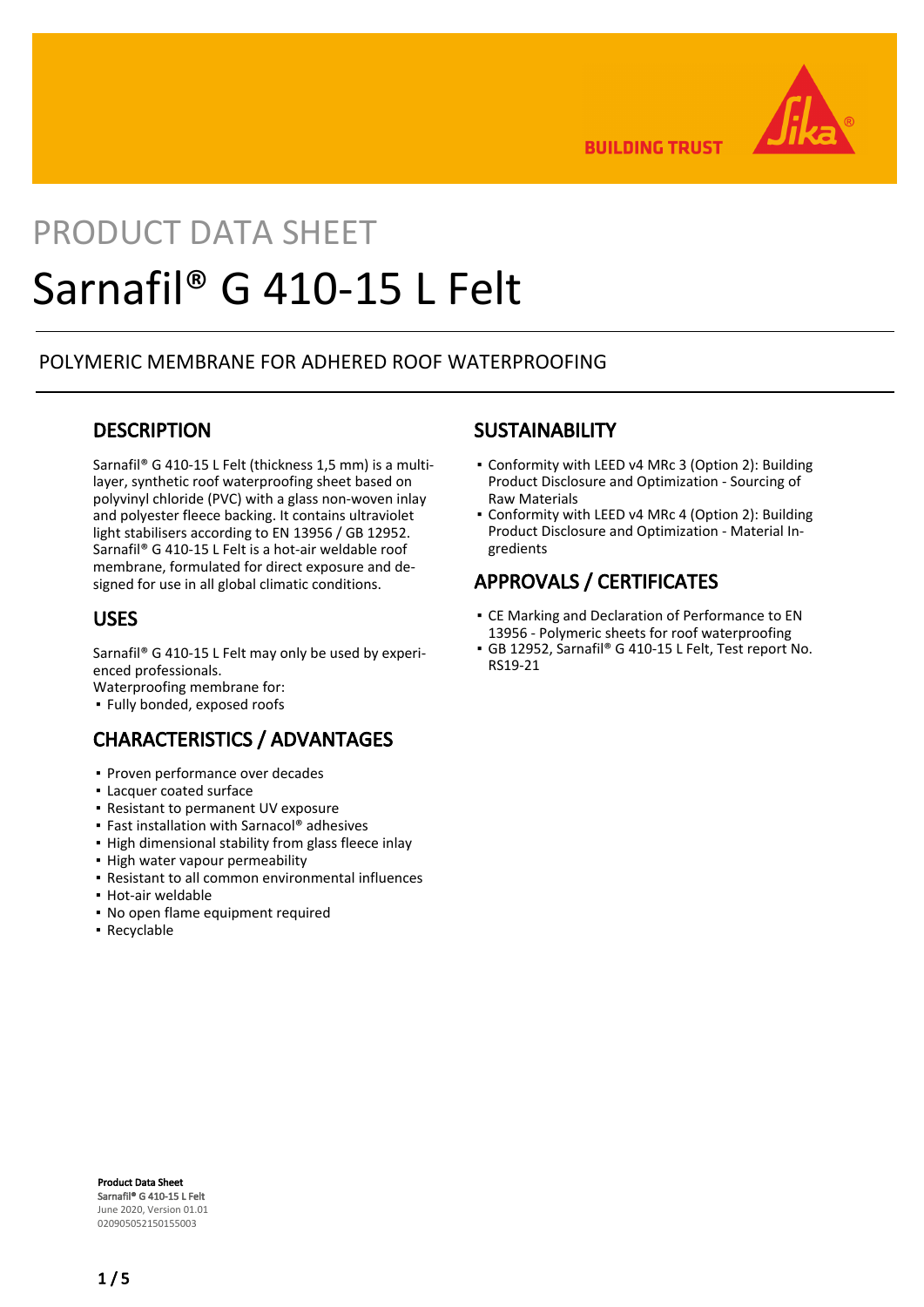### PRODUCT INFORMATION

| Composition                      | Polyvinyl Chloride (PVC)                                                                                                                                                                                                                                                                                                               |                                                       |               |
|----------------------------------|----------------------------------------------------------------------------------------------------------------------------------------------------------------------------------------------------------------------------------------------------------------------------------------------------------------------------------------|-------------------------------------------------------|---------------|
| Packaging                        | Standard rolls are wrapped individually in a blue PE-foil.                                                                                                                                                                                                                                                                             |                                                       |               |
|                                  | Roll size                                                                                                                                                                                                                                                                                                                              | see price list                                        |               |
|                                  | Length                                                                                                                                                                                                                                                                                                                                 | 20,00 m                                               |               |
|                                  | Width                                                                                                                                                                                                                                                                                                                                  | 2,00 m                                                |               |
|                                  | Weight                                                                                                                                                                                                                                                                                                                                 | 86,00 kg                                              |               |
|                                  |                                                                                                                                                                                                                                                                                                                                        | Refer to current price list for packaging variations. |               |
| Appearance / Colour              | Surface                                                                                                                                                                                                                                                                                                                                | matt                                                  |               |
|                                  | Colours                                                                                                                                                                                                                                                                                                                                |                                                       |               |
|                                  | <b>Top Surface</b><br><b>Bottom surface</b>                                                                                                                                                                                                                                                                                            | white; light grey; lead grey<br>dark grey             |               |
|                                  |                                                                                                                                                                                                                                                                                                                                        |                                                       |               |
|                                  | Top surface colour available in other colours subject to minimum order<br>quantities.                                                                                                                                                                                                                                                  |                                                       |               |
| <b>Shelf life</b>                | 5 years from date of production.                                                                                                                                                                                                                                                                                                       |                                                       |               |
| <b>Storage conditions</b>        | Product must be stored in original unopened and undamaged packaging in<br>dry conditions and temperatures between +5 °C and +30 °C. Store in a ho-<br>rizontal position. Do not stack pallets of the rolls on top of each other, or<br>under pallets of any other materials during transport or storage. Always<br>refer to packaging. |                                                       |               |
| <b>Product Declaration</b>       | EN 13956 - Polymeric sheets for roof waterproofing<br>GB 12952 - Type GL                                                                                                                                                                                                                                                               |                                                       |               |
| <b>Visible Defects</b>           | Pass                                                                                                                                                                                                                                                                                                                                   |                                                       | (EN 1850-2)   |
| Length                           | 15,00 m (-0 / +5 %)                                                                                                                                                                                                                                                                                                                    |                                                       | (EN 1848-2)   |
| Width                            | 2,00 m $(-0.5 / +1%)$                                                                                                                                                                                                                                                                                                                  |                                                       | (EN 1848-2)   |
| <b>Effective Thickness</b>       | 1,5 mm (-5 / +10 %)                                                                                                                                                                                                                                                                                                                    |                                                       | (EN 1849-2)   |
| <b>Overall Thickness</b>         | 1,5 mm (-5 / +10 %)                                                                                                                                                                                                                                                                                                                    |                                                       | (GB 12952)    |
| <b>Straightness</b>              | $\leq 30$ mm                                                                                                                                                                                                                                                                                                                           |                                                       | (EN 1848-2)   |
| <b>Flatness</b>                  | $\leq 10$ mm                                                                                                                                                                                                                                                                                                                           |                                                       | (EN 1848-2)   |
| Mass per unit area               | 2,15 kg/m <sup>2</sup> (-5 / +10 %)                                                                                                                                                                                                                                                                                                    |                                                       | (EN 1849-2)   |
| <b>TECHNICAL INFORMATION</b>     |                                                                                                                                                                                                                                                                                                                                        |                                                       |               |
| <b>Resistance to Impact</b>      | hard substrate                                                                                                                                                                                                                                                                                                                         | $\geq 700$ mm                                         | (EN 12691)    |
|                                  | soft substrate                                                                                                                                                                                                                                                                                                                         | $\geq 1300$ mm                                        |               |
|                                  | watertight                                                                                                                                                                                                                                                                                                                             |                                                       | (GB/T20624.2) |
| <b>Hail Resistance</b>           | rigid substrate                                                                                                                                                                                                                                                                                                                        | $\geq 17 \text{ m/s}$                                 | (EN 13583)    |
|                                  | flexible substrate                                                                                                                                                                                                                                                                                                                     | $\geq 25 \text{ m/s}$                                 |               |
| <b>Resistance to Static Load</b> | soft substrate                                                                                                                                                                                                                                                                                                                         | $\geq$ 20 kg                                          | (EN 12730)    |
|                                  | rigid substrate                                                                                                                                                                                                                                                                                                                        | $\geq 20$ kg                                          |               |
|                                  | watertight                                                                                                                                                                                                                                                                                                                             |                                                       | (GB/T328.25)  |
| Tensile strength                 | longitudinal (md) <sup>1)</sup>                                                                                                                                                                                                                                                                                                        | ≥ 650 N/50 mm                                         | (EN 12311-2)  |
|                                  | transversal (cmd) <sup>2)</sup>                                                                                                                                                                                                                                                                                                        | ≥ 650 N/50 mm                                         |               |
|                                  | $\geq$ 120 N/cm                                                                                                                                                                                                                                                                                                                        |                                                       | (GB/T328.9)   |

 $1)$  md = machine direction

 $2)$  cmd = cross machine direction

Product Data Sheet Sarnafil® G 410-15 L Felt June 2020, Version 01.01 020905052150155003

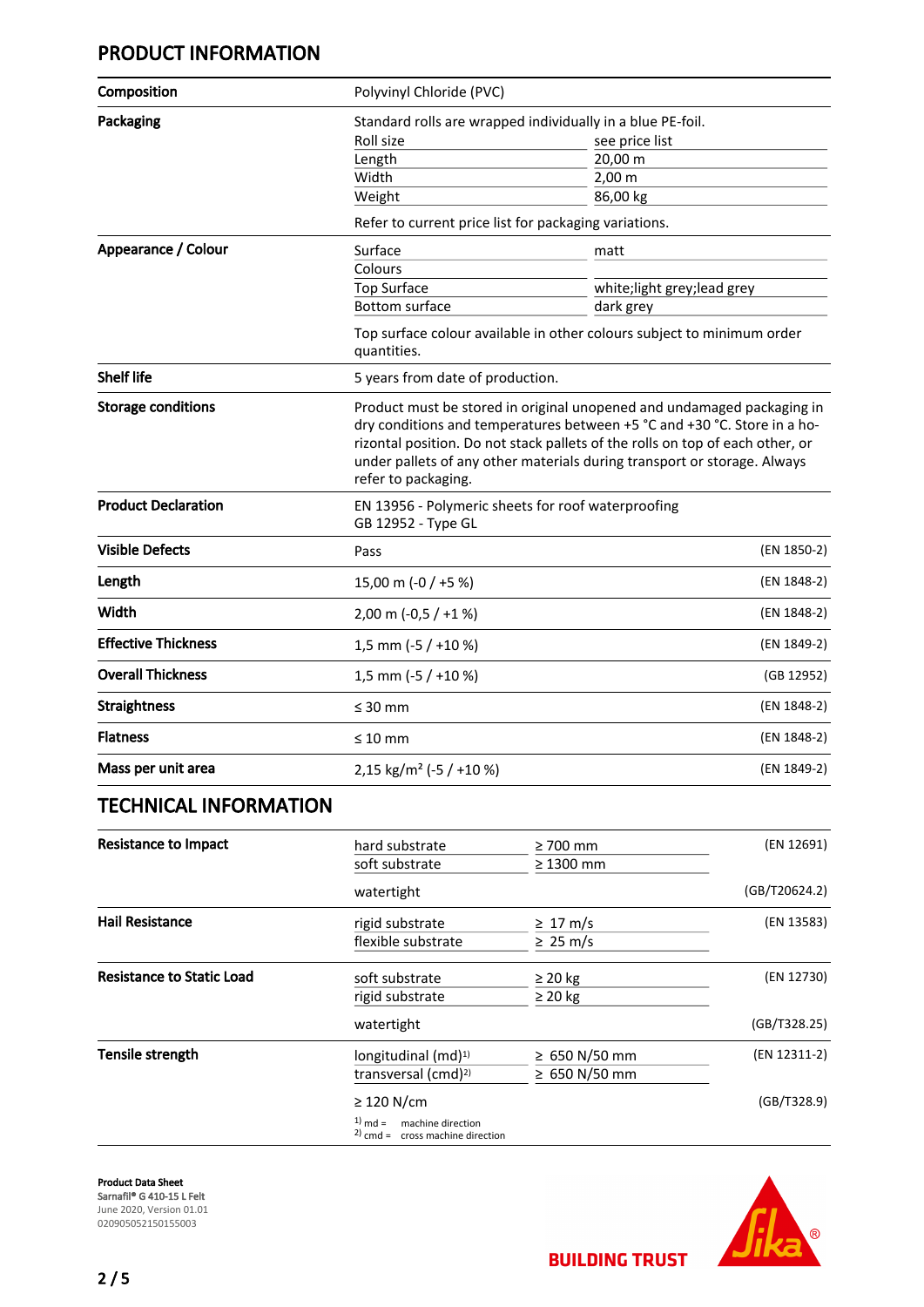| Elongation                                     | longitudinal (md) <sup>1)</sup>                                      | $\geq 45 \%$               | (Standard)             |
|------------------------------------------------|----------------------------------------------------------------------|----------------------------|------------------------|
|                                                | transversal (cmd) <sup>2)</sup>                                      | $\geq 45 \%$               |                        |
|                                                | $\geq 100 \%$                                                        |                            | (GB/T328.9)            |
|                                                | $1)$ md = machine direction                                          |                            |                        |
|                                                | $2)$ cmd = cross machine direction                                   |                            |                        |
| <b>Dimensional stability</b>                   | longitudinal (md) <sup>1)</sup>                                      | ≤   0,2   %<br>≤ $ 0,2 $ % | (EN 1107-2)            |
|                                                | transversal (cmd) <sup>2)</sup>                                      |                            |                        |
|                                                | $\leq 0.1$ %                                                         |                            | (GB/T328.13)           |
|                                                | $1)$ md = machine direction<br>$^{2)}$ cmd = cross machine direction |                            |                        |
| <b>Tear Strength</b>                           | $\geq 220$ N                                                         |                            | (GB/T328.19)           |
| <b>Joint Peel Resistance</b>                   | Failure mode: C, no failure of the joint                             |                            | (EN 12316-2)           |
|                                                | $\geq 3$ N/mm                                                        |                            | (GB/T328.21)           |
| <b>Joint Shear Resistance</b>                  | $≥$ 500 N/50 mm                                                      |                            | (EN 12317-2)           |
| <b>Foldability at Low Temperature</b>          | $\leq$ -25 °C                                                        |                            | (EN 495-5)             |
|                                                | no crack                                                             |                            | (GB/T328.15)           |
| <b>Reaction to fire</b>                        | (EN ISO 11925-2, classification to EN 13501-1)<br>Class E            |                            |                        |
|                                                | E                                                                    |                            | (GB 8624 / EN 13501-1) |
| <b>Effect of Liquid Chemicals, Including</b>   | Tensile strength retention                                           | $\geq 85 \%$               | (GB 12952)             |
| Water                                          | Elongation retention                                                 | $\geq 80 \%$               |                        |
|                                                | Low temperature bend                                                 | no crack                   |                        |
| <b>Retention of Properties after Heat Age-</b> | Tensile strength retention                                           | $\geq 85 \%$               | (GB/T18244)            |
| ing                                            | Elongation retention                                                 | $\geq 80 \%$               |                        |
|                                                | Low temperature bend                                                 | no crack                   |                        |
| <b>Resistance to UV Exposure</b>               | Pass (> 5000 h / grade 0)                                            |                            | (EN 1297)              |
|                                                |                                                                      |                            |                        |
| <b>Artificial Ageing</b>                       | Tensile strength retention                                           | $\geq 85 \%$               | (GB/T18244)            |
|                                                | Elongation retention                                                 | $\geq 80$ %                |                        |
|                                                | Low temperature bend                                                 | no crack                   |                        |
| <b>Water Vapour Transmission</b>               | $\mu$ = 15 000                                                       |                            | (EN 1931)              |
| Water absorption                               | wet weight                                                           | $\leq 4\%$                 | (GB 12952)             |
|                                                | dry weight                                                           | $\ge -0.4\%$               |                        |
| Watertightness                                 | Pass                                                                 |                            | (EN 1928)              |
|                                                | Watertight                                                           |                            | (GB/T328.10)           |
| <b>Solar Reflectance</b>                       | 0,80                                                                 |                            | (GJB 2502.2)           |
| <b>Solar Reflectance Index</b>                 | 106 (white only, initial)                                            |                            | (ASTM E 1980)          |



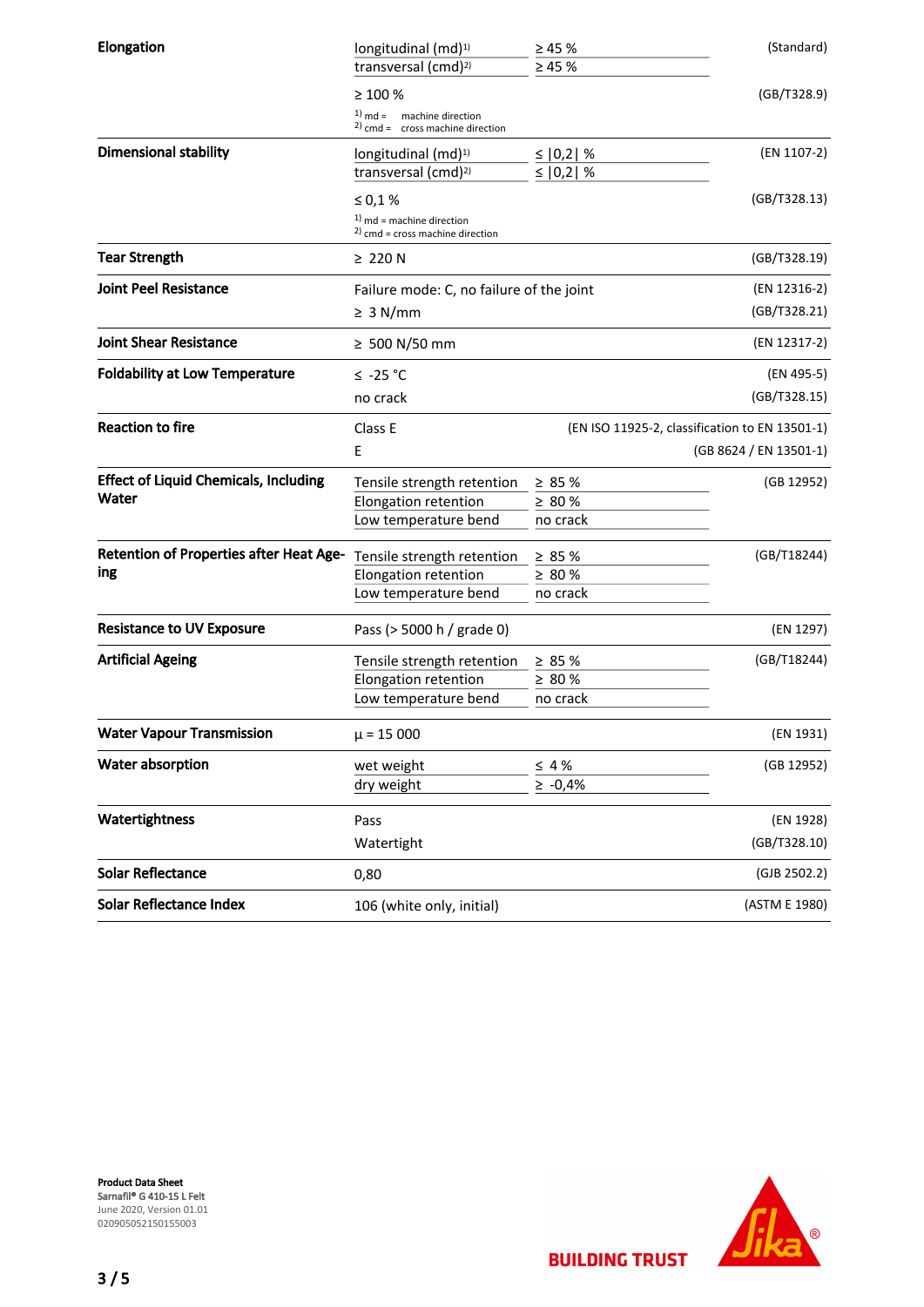| <b>System Structure</b> | The following products must be considered for use depending on roof<br>design:<br>• Sarnafil <sup>®</sup> G 410-15 L sheet for detailing<br>• Sarnafil® Metal Sheet PVC<br>• Sarnabar <sup>®</sup> or S-U Bar<br>• Sarna Seam Cleaner<br>• Sarnacol® 2170 / 2142S/V / 2152 Adhesive<br>• Sarna Cleaner<br><b>Ancillary Products:</b><br>Prefabricated parts, roof drains, scuppers, walkway pad, decor profiles,<br>protection sheets. |
|-------------------------|----------------------------------------------------------------------------------------------------------------------------------------------------------------------------------------------------------------------------------------------------------------------------------------------------------------------------------------------------------------------------------------------------------------------------------------|
| Compatibility           | Not compatible in direct contact with bitumen, tar, fat, oil, solvent con-<br>taining materials and other plastic materials, e.g. expanded polystyrene<br>(EPS), extruded polystyrene (XPS), polyurethane (PUR), polyisocyanurate<br>(PIR) or phenolic foam (PF). These materials could adversely affect the<br>product properties.                                                                                                    |

### APPLICATION INFORMATION

| <b>Ambient Air Temperature</b> | $-20$ °C min. / +60 °C max. |
|--------------------------------|-----------------------------|
| <b>Substrate Temperature</b>   | $-30$ °C min. / +60 °C max. |

### APPLICATION INSTRUCTIONS

#### EQUIPMENT

#### Hot welding overlap seams

Electric hot air welding equipment, such as hand held manual hot air welding equipment and pressure rollers or automatic hot air welding machines with controlled hot air temperature capability of a minimum +600 °C.

- Recommended type of equipment:
- Manual: Leister Triac
- Semi-automatic: Leister Triac Drive
- Automatic: Sarnamatic 681/ Leister Varimat

### SUBSTRATE QUALITY

The substrate surface must be uniform, smooth and free of any sharp protrusions or burrs, etc. Sarnafil® G 410-15 L Felt must be separated from any incompatible substrates / materials by an effective separation layer to prevent accelerated ageing. The supporting layer must be compatible to the membrane, solvent resistant, clean, dry and free of grease and dust. Metal sheets must be degreased with Sarna Cleaner before adhesive is applied.

#### APPLICATION

#### Installation procedure

Strictly follow installation procedures as defined in method statements, application manuals and working instructions which must always be adjusted to the actual site conditions.

#### Fully bonded roof surfaces and detailing

The roof waterproofing membrane is bonded to the substrate using a Sarnacol® adhesive. The type of adhesive is selected based on the type and slope of sub-

Product Data Sheet Sarnafil® G 410-15 L Felt June 2020, Version 01.01 020905052150155003

strate. Refer to the individual Sarnacol® adhesive Product Data Sheet.

#### Hot welding method

Overlap seams must be welded by electric hot welding equipment. Welding parameters including temperature, machine speed, air flow, pressure and machine settings must be evaluated, adapted and checked on site according to the type of equipment and the climatic conditions prior to welding.

#### Testing overlap seams

The seams must be mechanically tested with screw driver (rounded edges) to ensure the integrity/completion of the weld. Any imperfections must be rectified by hot air welding.

### FURTHER INFORMATION

Installation

▪ Application Manual

### IMPORTANT CONSIDERATIONS

Installation work must only be carried out by Sika® trained and approved contractors, experienced in this type of application.

- Ensure Sarnafil® G 410-15 L Felt is prevented from direct contact with incompatible materials (refer to compatibility section).
- The use of Sarnafil® G 410-15 L Felt membrane is limited to geographical locations with average monthly minimum temperatures of - 50 °C. Permanent ambient temperature during use is limited to + 50°C.
- The use of some ancillary products such as adhes-▪ ives, cleaners and solvents is limited to temperatures above + 5 °C. Observe temperature limitations in the appropriate Product Data Sheets.
- **Special measures may be compulsory for installation**